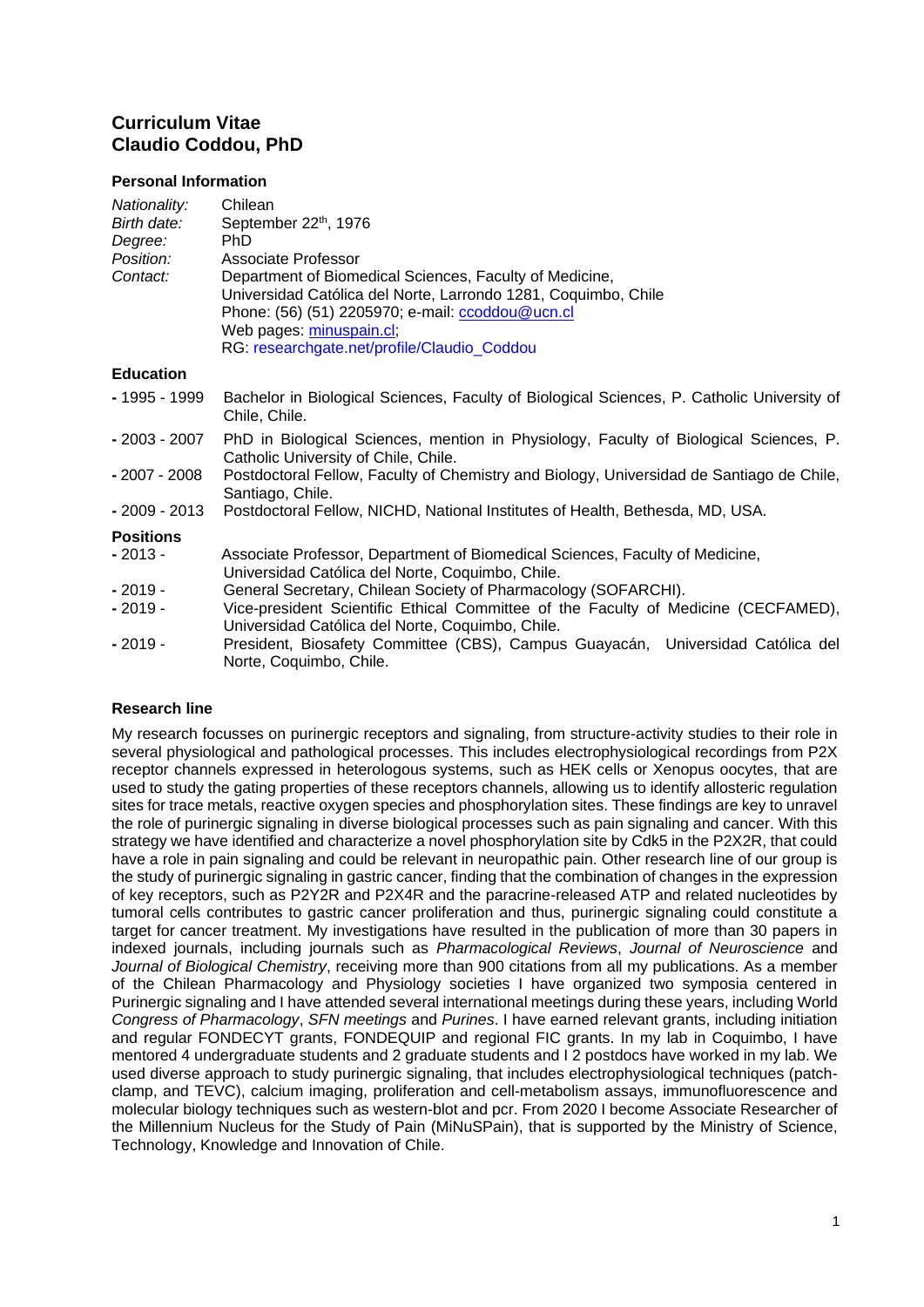### **Publications H-index 01-2021: 17**

- Ortega L. *et al*. (2021). The Ω-3 fatty acid docosahexaenoic acid selectively induces apoptosis in tumorderived cells and suppress tumor growth in gastric cancer. In press, *Eur J Pharmacol* (IF2019: 3.26)

- Benavides-Rivas, C. *et al.* (2020). Altered Glutaminase 1 Activity During Neurulation and Its Potential Implications in Neural Tube Defects. *Front Pharmacol*. 11:900. (Cited by 1). (IF<sub>2019</sub>: 4.4)

- Hevia, M.J. *et al*. (2019) Differential effects of purinergic signaling in gastric cancer-derived cells through P2Y and P2X receptors. *Front Pharmacol*. 10:612. (Cited by 7). (IF<sub>2019</sub>: 4.4)

- Coddou, C. *et al*. (2019). Characterization of the antagonist actions of 5-BDBD at the rat P2X4 receptor. *Neurosci Lett* 690:219-224. (Cited by 9). (IF<sub>2019</sub>: 2.27)

- Rokic, M.B. *et al*. (2018). Opposing Roles of Calcium and Intracellular ATP on Gating of the Purinergic P2X2 Receptor Channel. *Int J Mol Sci* 19(4). pii: E1161. (Cited by 1). (IF<sub>2019</sub>: 4.55)

- Paredes, C. *et al*. (2018) Divalent metal modulation of Japanese flounder (Paralichthys olivaceus) purinergic P2X7 receptor. *FEBS Open Bio*. 8(3):383-389. (Cited by 1). (IF2019: 2.23)

- Coddou, C. *et al*. (2017) Cyclin-dependent kinase 5 modulates the P2X2a receptor channel gating through phosphorylation of C-terminal threonine 372. Pain 158(11):2155-2168. (Cited by 8). (IF<sub>2019</sub>: 5.48)

- Jovanovic, S. *et al*. (2017) Tonotopic action potential tuning of maturing auditory neurons through endogenous ATP. *J Physiol.* 595(4):1315-1337. (Cited by 9). (IF<sub>2019</sub>: 4.54)

- Coddou, C. *et al*. (2015) Role of Domain Calcium in Purinergic P2X2 Receptor Channel Desensitization. *Am J Physiol Cell Physiol.* 308(9):C729-C736. (Cited by 5). (IF<sub>2018</sub>: 3.52)

- Li, S. *et al*. (2014) Molecular Characterization and Expression Analysis of ATP-Gated P2X7 Receptor Involved in Japanese Flounder (Paralichthys olivaceus) Innate Immune Response. *Plos ONE* 9(5):e96625. (Cited by 22). (IF<sub>2018</sub>: 2.87)

- Stojilkovic, S.S. *et al*. (2014) Regulation of ATP-Gated P2X Channels: From Redox Signaling to Interactions with Other Proteins. Antioxid Redox Signal 21(6):953-970. (Cited by 15). (IF<sub>2018</sub>: 7.07)

- Khadra, A. *et al*. (2012) Gating Properties of the P2X2a and P2X2b Receptor Channels: Experiments and Mathematical Modeling. *J Gen Physiol* 139(5): 333-348. (Cited by 28). (IF<sub>2018</sub>: 3.46)

- Kaszas, K. . *et al*. (2012) Small molecule positive allosteric modulation of TRPV1 activation by vanilloids and acidic pH. *J Pharmacol Exp Ther* 340(1):152-160. (Cited by 48). (IF<sub>2019</sub>: 3.39)

- Coddou, C. *et al*. (2011) Activation and Regulation of Purinergic P2X Receptor Channels. *Pharmacol Rev* 63(3):641-683. (Cited by 455). (IF<sub>2019</sub>: 17.39)

- Coddou, C. *et al*. (2011) Allosteric Modulation of ATP-gated P2X Receptor Channels. *Rev Neurosci* 22(3):335-354. (Cited by 47). (IF<sub>2019</sub>: 3.35)

- Leiva-Salcedo, E. *et al*. (2011) Lipopolysaccharide inhibits the channel activity of the P2X7 receptor. *Mediators Inflamm* 2011:152625. (Cited by 11). (IF<sub>2019</sub>: 3.76)

- Escobar, J. *et al*. (2010) Oxidative damage in lymphocytes of copper smelter workers correlated to higher levels of excreted arsenic. *Mediators Inflamm* 2010:403830. (Cited by 16). (IF2019: 3.76)

- Coddou, C. *et al*. (2009) Reactive oxygen species potentiate the P2X2 receptor activity through intracellular Cys430. *J Neurosci* 29(39): 12284-12291. (Cited by 34). (IF<sub>2019</sub>: 5.67)

- Coddou C. *et al*. (2009) Alterations in cholinergic sensitivity of respiratory neurons induced by prenatal nicotine: a mechanism for respiratory dysfunction in neonatal mice. Philos Trans R Soc Lond B Biol Sci 364(1529):2527-2535. (Cited by 33). (IF2019: 5.68)

- Eugenín, J. *et al*. (2008) Prenatal to early postnatal nicotine exposure impairs central chemoreception and modifies breathing pattern in mouse neonates: a probable link to sudden infant death syndrome. *J Neurosci* 28(51):13907-13917. (Cited by 79). (IF2019: 5.67)

- Huidobro-Toro, J.P. *et al*. (2008) Trace metals as allosteric brain modulators of ligand-gated receptor channels: the case of ATP-gated P2X channels. *Eur Biophys J* 37(3):301-314. (Cited by 48). (IF<sub>2019</sub>: 2.09) - Donoso, V. *et al*. (2008) The release of sympathetic neurotransmitters is impaired in aged rats after an inflammatory stimulus. A possible link between cytokine production and sympathetic transmission. *Mech Ageing Dev* 129(12):728-734. (Cited by 9). (IF<sub>2019</sub>: 5.67)

- Coddou C *et al*. (2007) Dissecting the facilitator and inhibitor allosteric metal sites of the P2X4 receptor channel: critical roles of Cys-132 for zinc-potentiation and Asp-138 for copper-inhibition. *J Biol Chem* 282(51):36879-36886. (Cited by 52). (IF2019: 4.23)

- Acuña-Castillo C *et al*. (2007) Differential role of extracellular histidines in copper, zinc, magnesium and proton modulation of the P2X7 purinergic receptor. *J Neurochem* 101(1):17-26. (Cited by 86). (IF2019: 4.06) - Coddou C *et al*. (2005) Heavy metals modulate the activity of the purinergic P2X4 receptor. *Toxicol Appl Pharmacol* 202(2):121-31. (Cited by 34). (IF<sub>2019</sub>: 3.34)

- Lorca RA *et al*. (2005) Extracellular histidine residues identify common structural determinants in the copper/zinc P2X2 receptor modulation. *J Neurochem* 95(2) :499 –512. (Cited by 45). (IF2019: 4.06)

- Coddou C *et al*. (2003) The hypolipidemic drug metabolites nafenopin-CoA and ciprofibroyl-CoA are competitive P2Y1 receptor antagonists. *FEBS Lett* 536(1-3): 145-50. (Cited by 10). (IF2019: 3.05)

- Coddou C *et al*. (2003) Histidine 140 plays a key role in the inhibitory modulation of the P2X4 nucleotide receptor by copper but not zinc. *J Biol Chem* 278(38): 36777-85. (Cited by 59). (IF2019: 4.23)